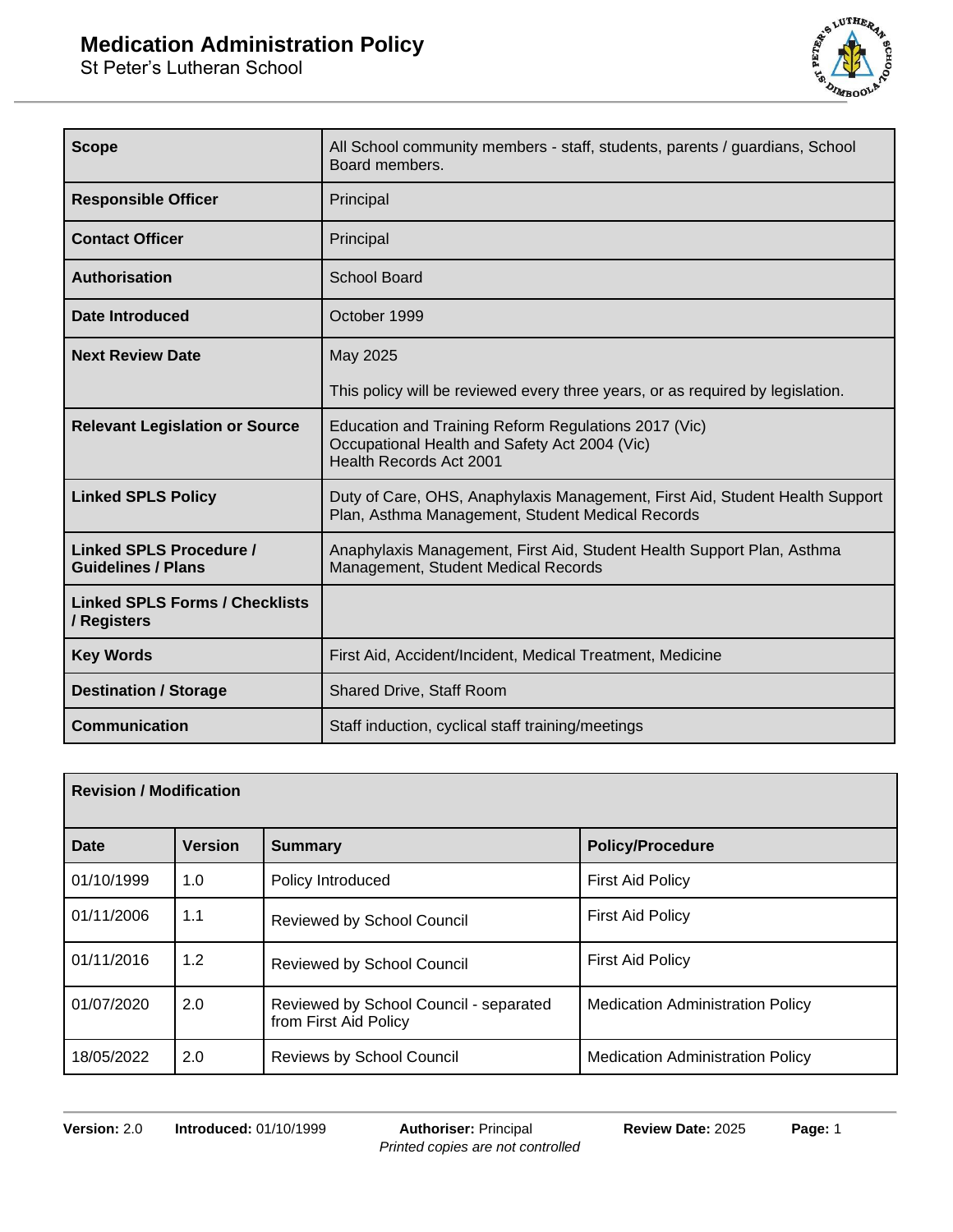

## **1. RATIONALE**

From time-to-time it may be necessary for medication to be administered to students during school hours, or whilst on excursions, in order to keep them safe.

## **2. DEFINITIONS**

**Medication Administration** is the actual giving of medication and may involve: storing the medication, opening the medication container, removing the prescribed dosage and giving the medication to the student as per instructions.

# **3. POLICY**

In the event that it is necessary to administer medication to a student, it is our policy that:

- staff do not administer minor analgesics such as paracetamol to students without written authorisation from the student's parent/guardian;
- prescribed medication will only be administered where a student's parent/guardian has provided written permission to the School;
- parents/guardians are responsible for keeping the School updated if their child's requirements for prescription medication changes;
- parents/guardians are responsible for providing the prescribed medication and collaborating with the School in organising arrangements for supply, administration and storage of the prescribed medication;
- students must not carry medications unless there is a written agreement between the School and the student's parents/guardians that this is a planned part of the student's Student Health Support Plan;
- where it is appropriate and safe to do so students can self-administer prescription medication under staff supervision;
- the School provides appropriate first aid facilities;
- the School ensures that teaching staff have appropriate first aid training.

## **3.1 Student Health Support Plan**

A Student Health Support Plan will be developed for each student who is required to take prescription medication during school hours. The plan specifies agreed arrangements for supply, administration and storage of the prescribed medication.

Student Health Support Plans are stored appropriately and updated regularly. Student Health Support Plans are communicated to relevant staff in a confidential manner.

Each staff member must fulfil their agreed roles as documented in a student's Student Health Support Plan and the School must inform parents/guardians as soon as possible if concerns regarding a student's health care arise.

## **3.2 Self-Administration**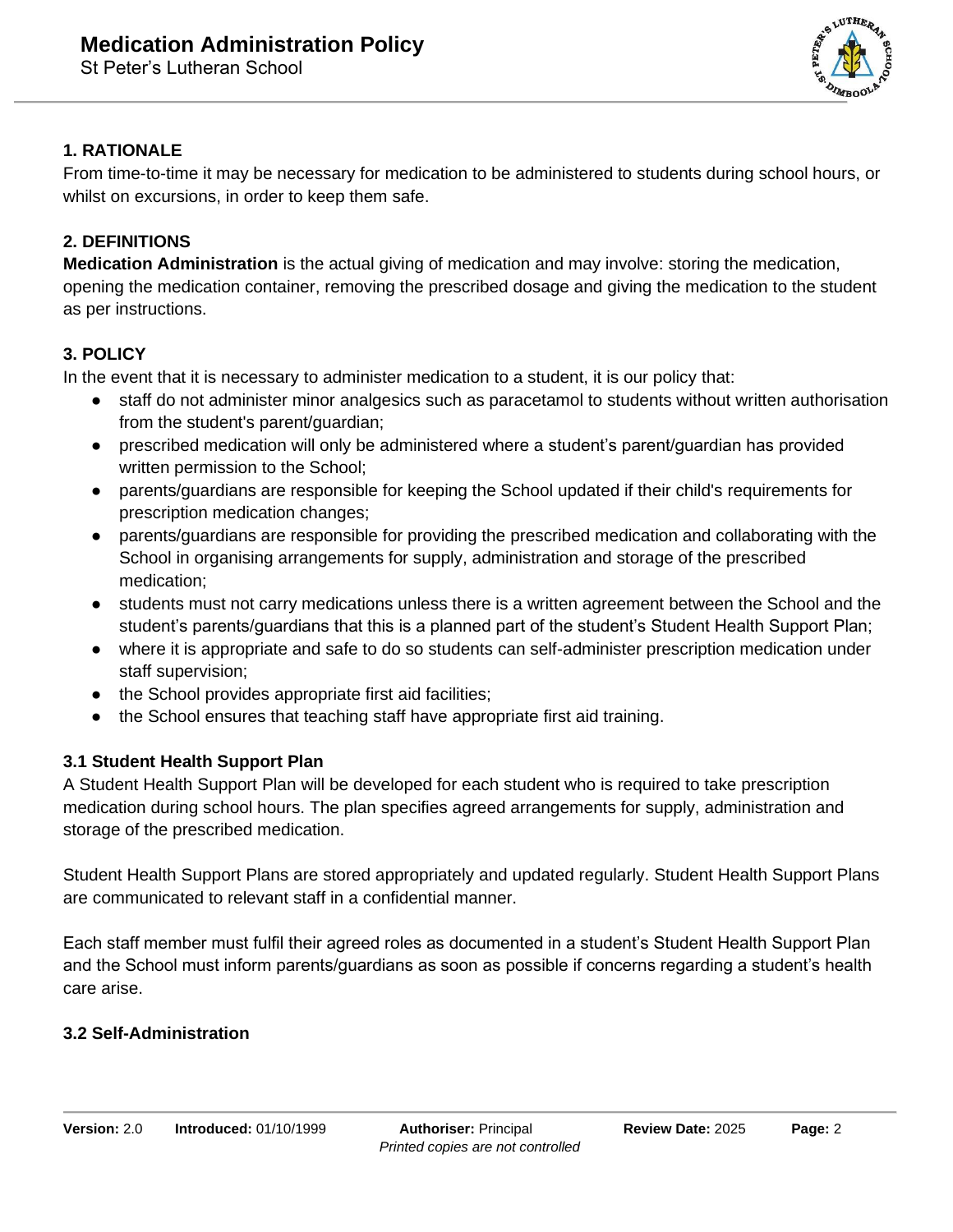St Peter's Lutheran School



Where it is appropriate and safe to do so students can self-administer prescription medication under staff supervision.

### **3.3 Staff Administration**

Where prescription medication is administered by staff:

- the staff member must select the student's medication and appropriate dosage;
- if administration of emergency medications is necessary, medication type and dosage will be read directly from a student's health care plan or medication order and not transcribed in any way;
- in all circumstances, medication should only be administered if prescribed by either a medical professional or by written permission of the parent/guardian;
- the observer is responsible for confirming the name on the medication packaging and that the correct medication dosage is given to the student;
- the staff member with primary responsibility must record the student's name, medication and dosage in SAS and sign their name.

### **3.4 Storage of Medication**

In some cases, a student's immediate access to prescribed medication is very important for the effective management of conditions such as asthma and students at risk of anaphylaxis and it is appropriate that the student carry the medication on their person.

In other circumstances prescribed medication must be stored safely and access must be restricted to staff members. All medication must be appropriately packaged and clearly show the name of the medication, student's name, dosage and frequency of the dosage.

#### **3.5 Note Regarding Emergency Care**

The School will not generally supply or administer medications in an emergency unless the provision of such assistance is part of a student's Student Health Support Plan.

It should be noted however that in any life-threatening situation, the welfare of the student is paramount and must be dealt with, with immediate priority, notwithstanding the absence of an appropriate Student Health Support Plan.

#### **3.6 Maintenance of Medical Records**

Parents/guardians must notify the School of all medical conditions that may require the administration of prescription medication to their child during school hours.

Student medical records are maintained in accordance with our Student Medical Records policy which includes a provision to ensure that the School is regularly updated as to the status of existing medical conditions.